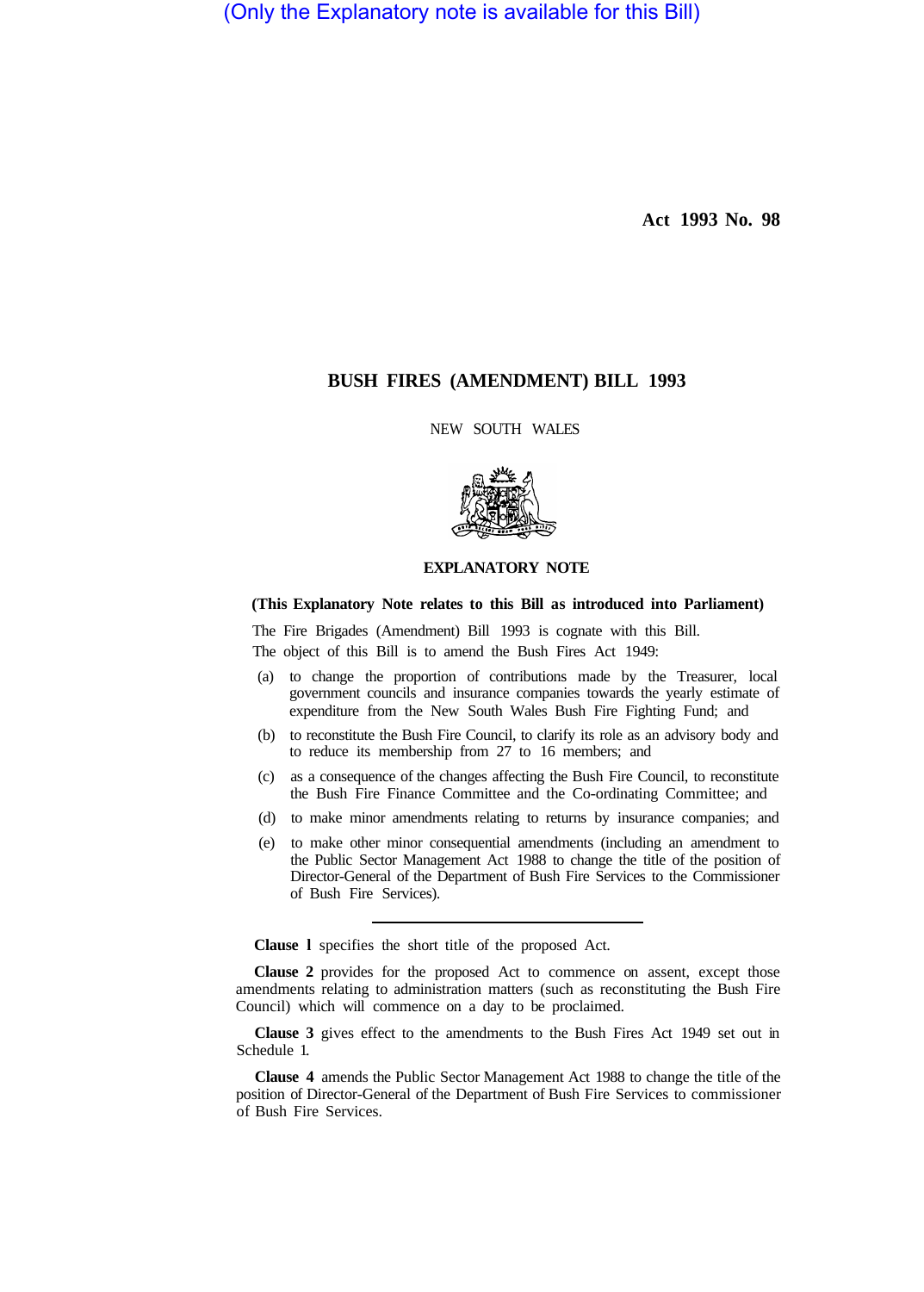*Bush Fires (Amendment) I993 [Act 1993 No. 98]* 

**Schedule 1** contains the following amendments to the Bush Fires Act 1949:

#### **Contributions towards estimate of expenditure from the Fund**

Each year under the Bush Fires Act 1949, the Minister prepares and adopts an estimate of the probable expenditure from the New South Wales Bush Fire Fighting Fund ("the Fund"). The contributions required to be made towards that estimate are presently determined under section 32 of the Act as follows:

- the Treasurer contributes one-quarter
- local government councils contribute one-quarter
- insurance companies contribute one-half.

**Schedule 1 (5) (a)–(c)** amends section 32 of the Act to change the proportion of contributions towards the estimate of expenditure from the Fund determined each financial year. As a result of these amendments, the apportionment of contributions will be as follows:

- the Treasurer will contribute 14%
- local government councils will contribute 12.3%
- companies will contribute 73.7%.

The new funding ratios are consistent with those used to determine the contributions under the Fire Brigades Act 1989 to fund fire brigade expenditure under that Act.

#### **Returns by insurance companies**

Under section 34 of the Act, insurance companies must (in September of each financial year) send a return to the Minister in the approved form showing the total amount of certain premiums received or due for the previous financial year. The returns are used to apportion an insurance company's contribution towards the estimated expenditure from the Fund by reference to premium income. Schedule 1 (6) (a) provides that the return is to be sent to the Commissioner of Bush Fire Services instead of to the Minister.

**Schedule 1 (3) (b)** substitutes the definition of "policy of insurance" in section 6 to exclude policies of reinsurance. This will mean that re-insurers will only be required to send insurance returns (but not reinsurance returns) to the Commissioner. Schedule 1 (6) (b) will ensure that an insurance company will not be able to deduct bonuses or return premiums paid by way of reinsurance from the "total amount of premiums" that it is required to show to the Commissioner in its return.

## **Reconstitution of Bush Fire Council, Finance Committee and Co-ordinating Committee**

**Schedule 1 (7)** substitutes the provisions of the Act relating to the constitution and functions of the Bush Fire Council, the Finance Committee and the Co-ordinating Committee.

Proposed section 39 provides that the new Bush Fire Council is to have 16 members (instead of 27), 4 of whom are ex-officio members (including the Commissioner who will be the Chairperson) and 12 of whom are appointed by the Minister on the recommendation of various bodies or persons. Proposed section 39A provides that the Council is to have an advisory and educative role.